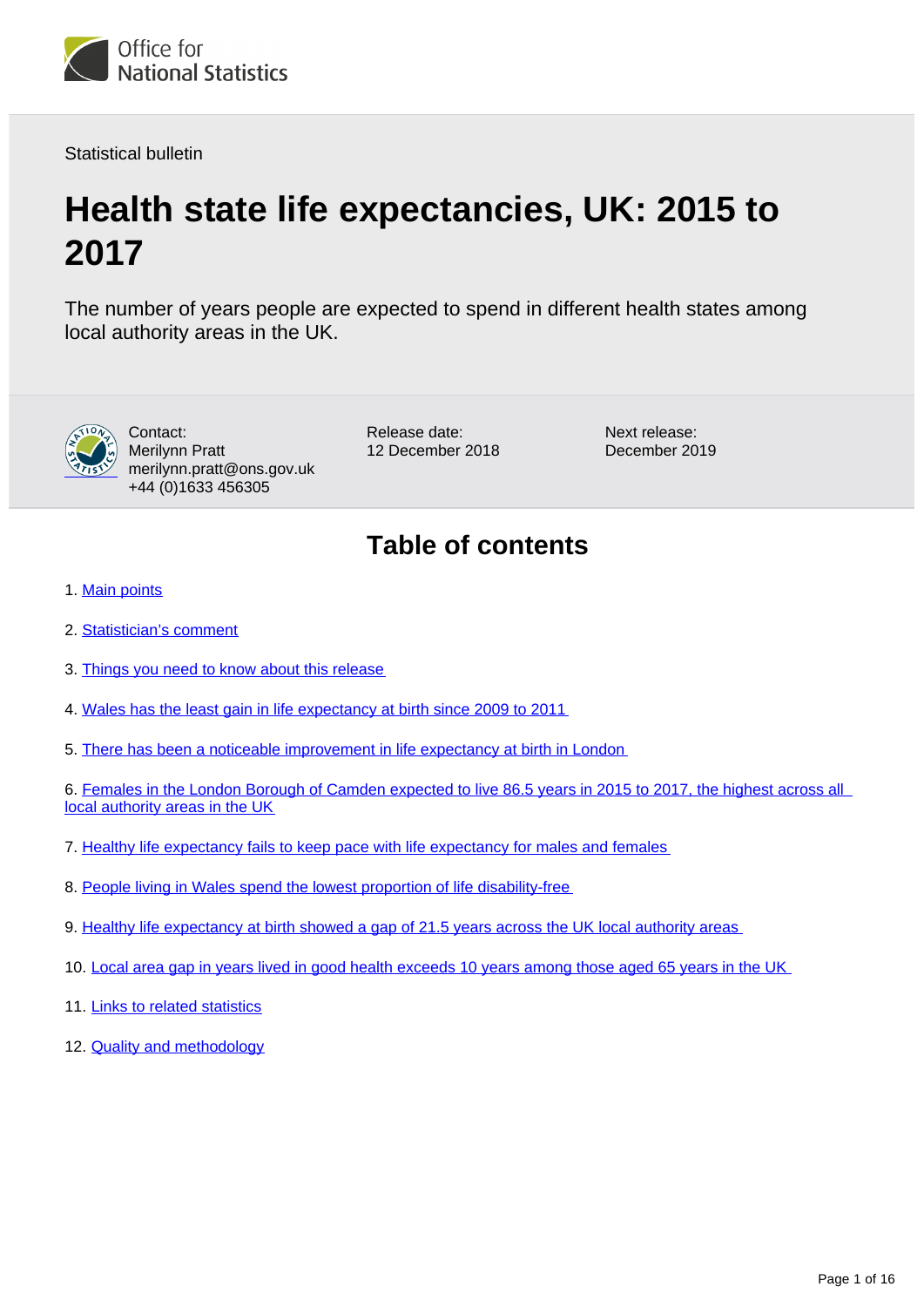## <span id="page-1-0"></span>**1 . Main points**

- In the period 2015 to 2017, males in the UK had a life expectancy (LE) of 79.2 years at birth while females had a life expectancy of 82.9 years.
- Male life expectancy (LE) at birth increased by seven months since 2009 to 2011 while female LE increased by four months only.
- The region of London improved its life expectancy at birth more quickly than other regions since 2001 to 2003 (the start of the life expectancy series) and in 2015 to 2017 had the highest life expectancy in the UK for females and the second-highest for males.
- The London Borough of Camden had the highest life expectancy at birth for females across all local authority areas of the UK.
- In the UK in 2015 to 2017, healthy life expectancy (HLE) at birth was 63.1 years for males and for females was 63.6 years.
- Female HLE at birth in the UK decreased by three months since 2009 to 2011 (the start of the HLE time series) while HLE for males increased by five months over the same period.
- HLE at birth across local authority areas of the UK varies by 21.5 years for females and 15.8 years for males in 2015 to 2017.

## <span id="page-1-1"></span>**2 . Statistician's comment**

"Overall, across the UK, females can expect to live a greater number of years in poor health than males, partly because female healthy life expectancy has slightly fallen while male healthy life expectancy has increased. At birth males in the UK can expect to live 16.5 years with a disability and females 20.9 years. However, it is important to note that periods of ill-health may not be experienced during the same point in a person's life, and the majority of years lived with disability for most occur post-retirement age. For example, a person may be seriously unwell, but recover and remain healthy for a long period before becoming unwell again."

Asim Butt, Senior Research Officer, Office for National Statistics

## <span id="page-1-2"></span>**3 . Things you need to know about this release**

This bulletin reports on life expectancy estimates for local authority areas across the UK, in addition to constituent countries and English regions, from 2001 to 2003 and 2015 to 2017. It also includes healthy life expectancy (HLE) and disability-free life expectancy (DFLE) for males and females, at birth and at age 65 years, for these areas over these periods:

- Constituent countries in the UK, English regions and upper tier local authority areas (UTLAs) in England from 2009 to 2011 to 2015 to 2017
- local authority areas in Scotland and Northern Ireland from 2013 to 2015 to 2015 to 2017
- local authority areas in Wales from 2011 to 2013 to 2015 to 2017
- Metropolitan Counties, Combined Authorities and Welsh Health Boards from 2011 to 2013 to 2015 to 2017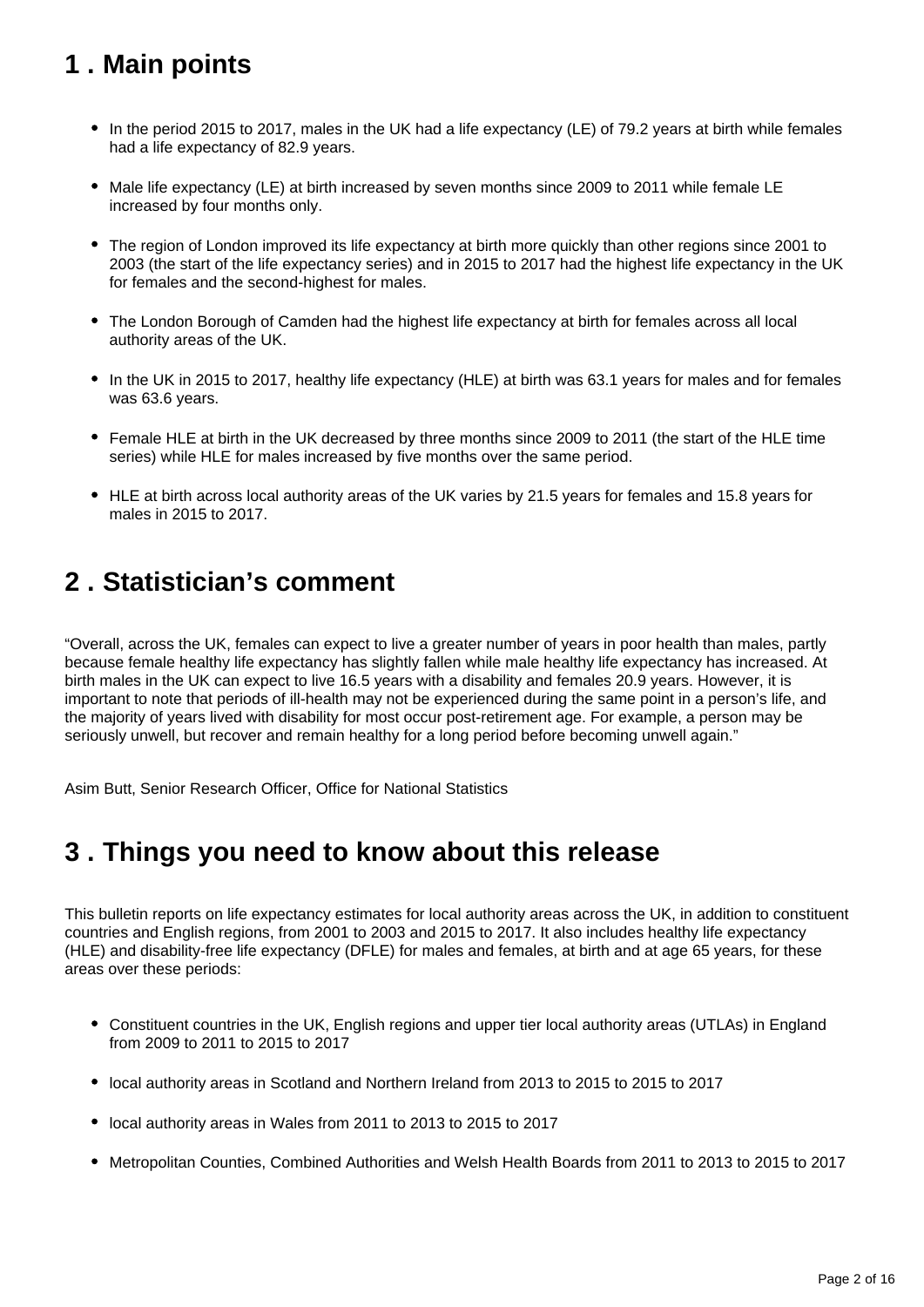These estimates are available in datasets and include confidence intervals to assist users in making judgments about the statistical significance of period-specific differences and changes over time.

We have revised healthy life expectancy and disability-free life expectancy estimates using a new method agreed following a [consultation in December 2017 to February 2018](https://consultations.ons.gov.uk/health-and-life-events/changes-to-health-state-life-expectancy-methodolog).

To better analyse the slowdown in life expectancy observed since 2011, several comparisons are made in this bulletin. These mainly contrast the gain in life expectancy at birth between 2001 to 2003 and 2008 to 2010 compared against the gain between 2009 to 2011 and 2015 to 2017.

Dynamic interactive maps are available for tracking an area's life expectancy over time using a national ranking of local authority areas. Local authority areas include lower tier local authorities (LTLAs) in England, unitary authorities in Wales, council areas in Scotland and local government districts in Northern Ireland.

Each local authority area's ranking of life expectancy applies to a specific time-period, but their relative move upwards or downwards provides a guide to how well they are performing on this measure against other areas. The ranking thereby acts as a tool to benchmark itself with other local authority areas over time. However, if you wish to more objectively compare the improvement in life expectancy across the time series between areas, you would need to take into account the confidence intervals provided in the pivot table.

Local authority areas with small populations, such as Orkney Islands, have been included in the datasets but tend to have a wider confidence interval than areas with larger populations such as Essex.

We have also revised the subnational health state life expectancy estimates for local authority areas in England and Wales from 2012 to 2016 and, for life expectancy only, Scotland's local authority areas from 2002 to 2010, to take account of published revisions to their mid-year population estimates.

The median and modal ages at death for 2015 to 2017 have also been calculated and are provided separately in an attached dataset.

The life expectancy estimates reported in this release are period life expectancies. This is a measure of the average number of years a person would live from a given age, if he or she experienced the particular area's agespecific mortality rates for that time period throughout his or her life. This measure makes no allowance for any future actual or projected changes in mortality. In practice, a population's death rates are likely to change in the future, and individuals move between areas, so period life expectancy does not give the number of years someone will actually live.

Healthy life expectancy (HLE) is an estimate of the number of years lived in "Very good" or "Good" general health, based on how individuals perceive their general health. Disability-free life expectancy (DFLE) is an estimate of the number of years lived without a long-lasting physical or mental health condition that limits daily activities.

## <span id="page-2-0"></span>**4 . Wales has the least gain in life expectancy at birth since 2009 to 2011**

Figures 1 and 2 compare the gain in life expectancy at birth between 2001 to 2003 and 2008 to 2010, with that between 2009 to 2011 and 2015 to 2017 across the constituent countries of the UK for both males and females.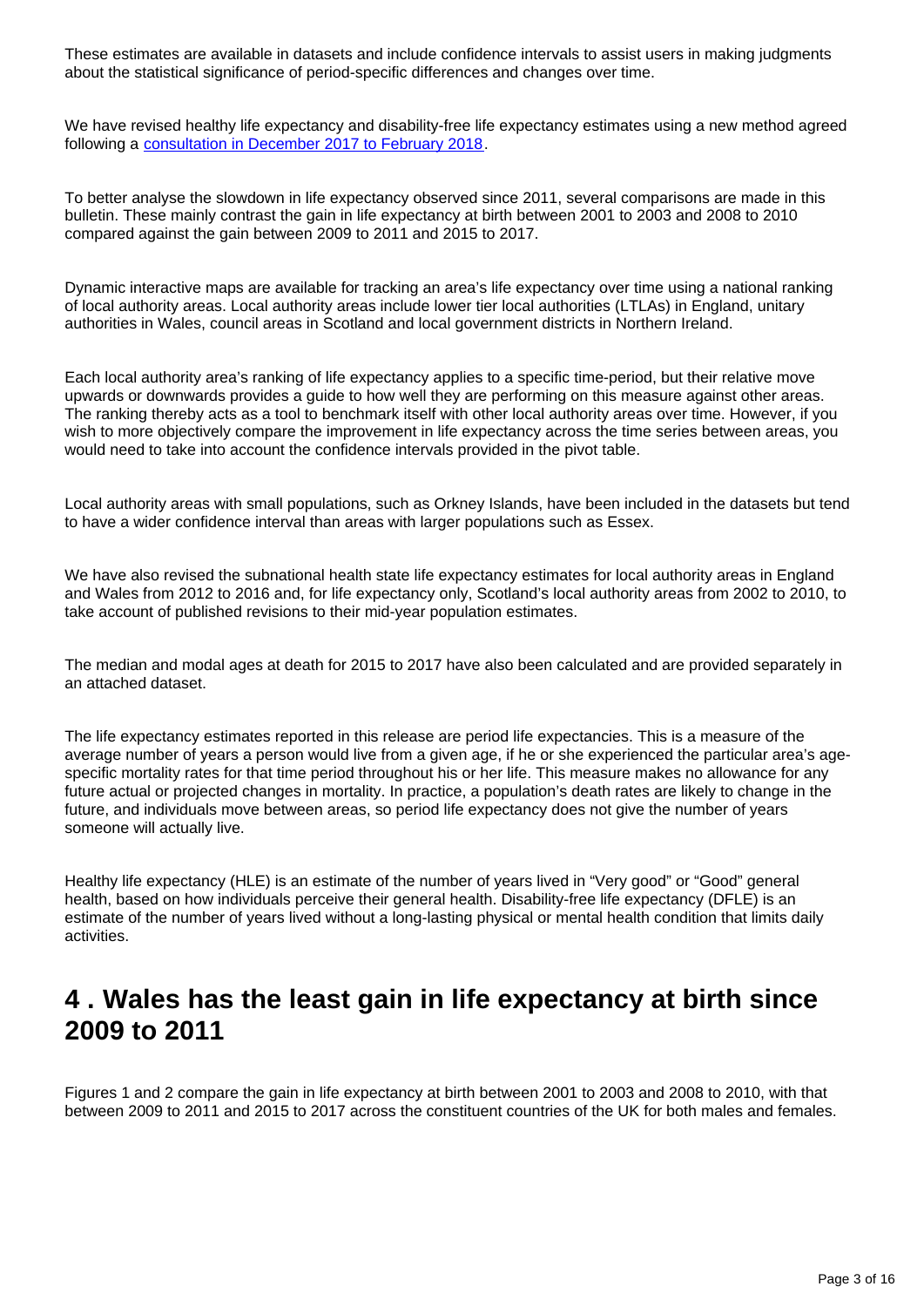For males in Wales, the gain in life expectancy was less than half a year between 2009 to 2011 and 2015 to 2017, compared with two years in the previous period. All constituent countries saw their rate of improvement in life expectancy fall in the later period compared with the previous period. This is consistent with the evidence accumulated pointing to substantial reductions in life expectancy improvements.

### **Figure 1: The gain in life expectancy at birth for males between 2001 to 2003 and 2008 to 2010 and between 2009 to 2011 and 2015 to 2017**

#### **Constituent countries and the UK**

### Figure 1: The gain in life expectancy at birth for males between 2001 to 2003 and 2008 to 2010 and between 2009 to 2011 and 2015 to 2017

Years  $3.0$  $2.0$  $1.0$  $0.0$ Scotland Northern Ireland United Kingdom England Wales 2001 to 2003 and 2008 to 2010 2009 to 2011 and 2015 to 2017

Constituent countries and the UK

#### **Source: Office for National Statistics**

#### **Notes:**

1. Gain in life expectancy was calculated by subtracting life expectancy at birth from 2008 to 2010 from 2001 to 2003 and 2015 to 2017 from 2009 to 2011.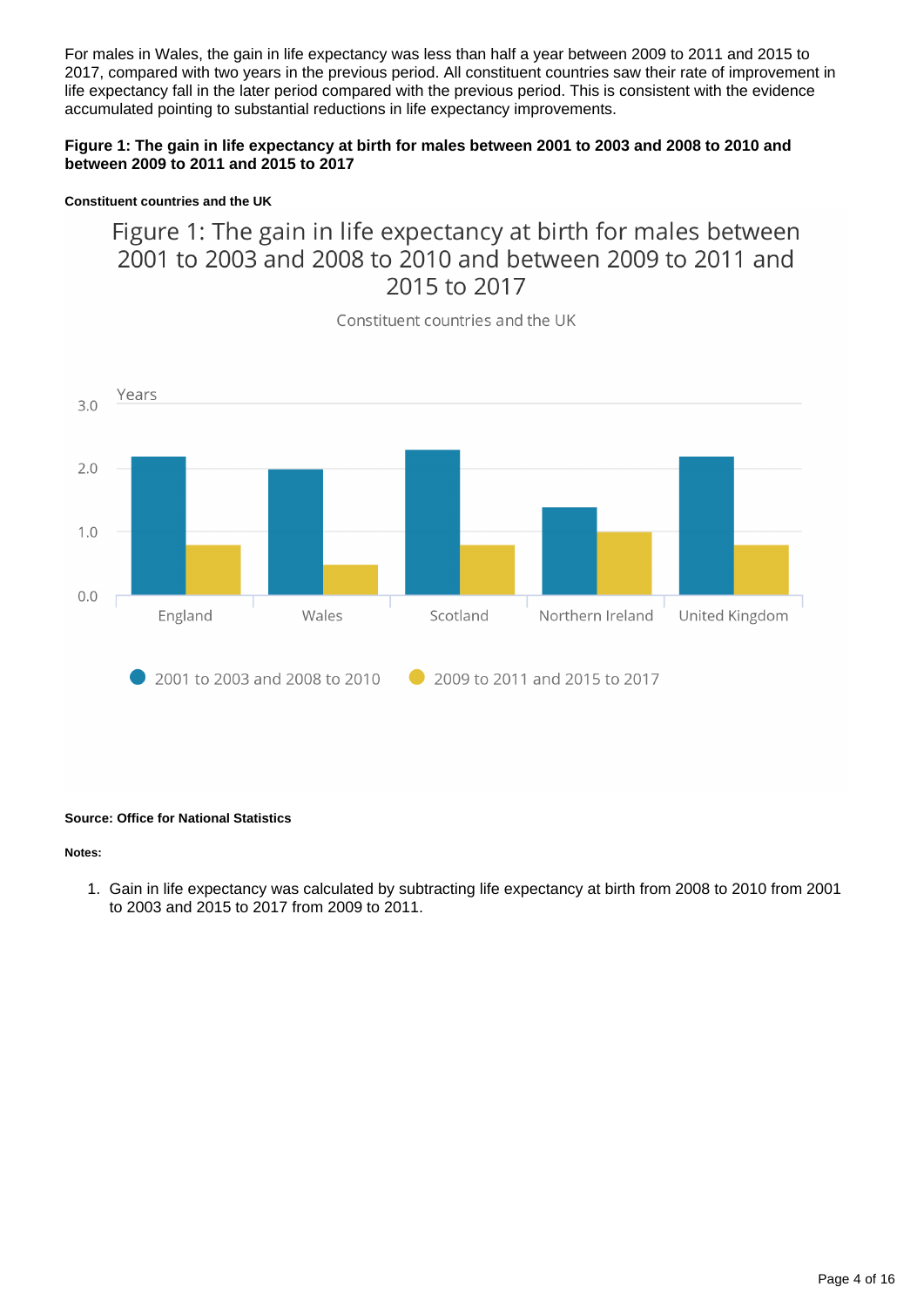For females the picture is similar, with Wales having the smallest increase in the most recent period of only 0.2 years, but all constituent countries improving less quickly between 2009 to 2011 and 2015 to 2017 than in the first decade of the century.

### **Figure 2: The gain in life expectancy at birth for females between 2001 to 2003 and 2008 to 2010 and between 2009 to 2011 and 2015 to 2017**

#### **Constituent countries and the UK**

### Figure 2: The gain in life expectancy at birth for females between 2001 to 2003 and 2008 to 2010 and between 2009 to 2011 and 2015 to 2017

Constituent countries and the UK



#### **Source: Office for National Statistics**

#### **Notes:**

1. Gain in life expectancy was calculated by subtracting life expectancy at birth from 2008 to 2010 from 2001 to 2003 and 2015 to 2017 from 2009 to 2011.

## <span id="page-4-0"></span>**5 . There has been a noticeable improvement in life expectancy at birth in London**

Table 1 shows male life expectancy at birth for England's regions between 2001 to 2003 and 2015 to 2017. This table confirms that London has had the largest improvement in life expectancy compared with other regions in England since 2001 to 2003. While London was ranked fifth at the start of the 21st century, it is now ranked second, with males gaining 4.5 years of life.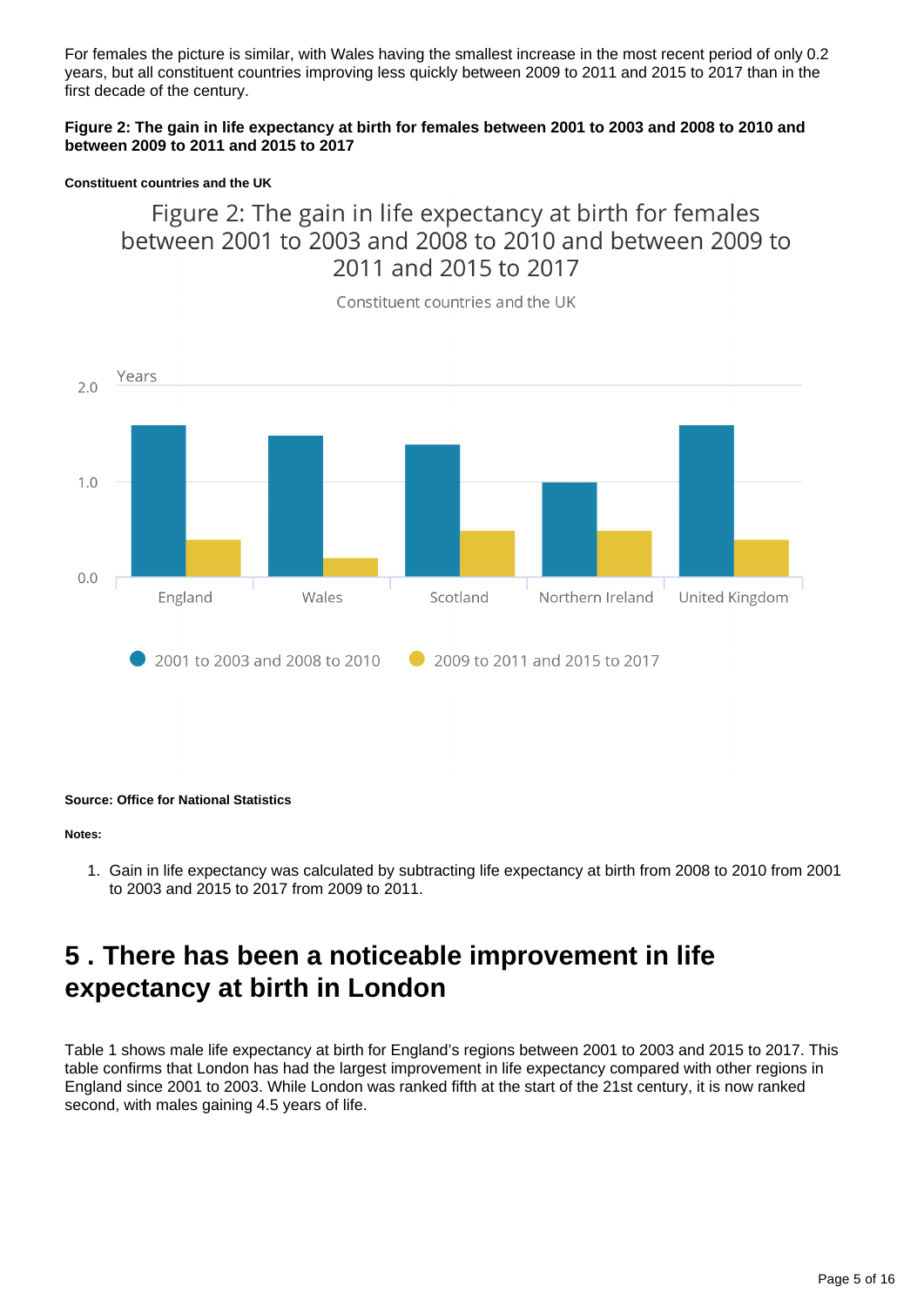London's trajectory is in sharp relief to the South West region, which was ranked first in 2001 to 2003, but in the latest period was ranked fourth, with males gaining only 2.8 years.

Table 1: English regions rank of male life expectancy at birth in 2001 to 2003 and 2015 to 2017

|                             | 2001 to 2003               |                         | 2015 to 2017               |                         |  |
|-----------------------------|----------------------------|-------------------------|----------------------------|-------------------------|--|
| <b>English regions</b>      | Life expectancy<br>(years) | Life expectancy<br>rank | Life expectancy<br>(years) | Life expectancy<br>rank |  |
| South East                  | 77.4                       | $\overline{2}$          | 80.6                       |                         |  |
| London                      | 76.0                       | 5                       | 80.5                       | 2                       |  |
| East of England             | 77.3                       | 3                       | 80.4                       | 3                       |  |
| South West                  | 77.4                       | 1                       | 80.2                       | 4                       |  |
| East Midlands               | 76.2                       | 4                       | 79.4                       | 5                       |  |
| West Midlands               | 75.6                       | 6                       | 78.8                       | 6                       |  |
| Yorkshire and<br>The Humber | 75.5                       | 7                       | 78.7                       | 7                       |  |
| North West                  | 74.8                       | 8                       | 78.2                       | 8                       |  |
| North East                  | 74.7                       | 9                       | 77.9                       | 9                       |  |

Source: Office for National Statistics

In 2015 to 2017, London was ranked first for life expectancy at birth for females, having risen from fourth in 2001 to 2003 (Table 2). The gain in London was 3.5 years. In 2001 to 2003, female life expectancy in the South West was ranked first. However, by 2015 to 2017 it was ranked third, explained by it gaining only two years over that interval, the least gain across all regions.

Table 2: English regions rank of female life expectancy at birth, in 2001 to 2003 and 2015 to 2017

|                             | 2001 to 2003 |      | 2015 to 2017 |                                                                         |  |
|-----------------------------|--------------|------|--------------|-------------------------------------------------------------------------|--|
| English<br><b>Regions</b>   | (Years)      | rank | (Years)      | Life expectancy Life expectancy Life expectancy Life expectancy<br>rank |  |
| London                      | 80.8         | 4    | 84.3         | 1                                                                       |  |
| South East                  | 81.6         | 2    | 84.0         | 2                                                                       |  |
| South West                  | 81.7         | 1    | 83.7         | 3                                                                       |  |
| East of England             | 81.4         | 3    | 83.7         | 4                                                                       |  |
| East Midlands               | 80.5         | 5    | 82.9         | 5                                                                       |  |
| <b>West Midlands</b>        | 80.4         | 6    | 82.7         | 6                                                                       |  |
| Yorkshire and<br>The Humber | 80.3         | 7    | 82.4         | 7                                                                       |  |
| North West                  | 79.5         | 9    | 81.8         | 8                                                                       |  |
| North East                  | 79.5         | 8    | 81.6         | 9                                                                       |  |

Source: Office for National Statistics

Figures 3 and 4 show the gain in life expectancy at birth for each of England's regions for both males and females. These figures emphasise that there is a pronounced slowdown in life expectancy across all regions during the second decade of the 21st century; however, London's gain exceeded that of all other regions.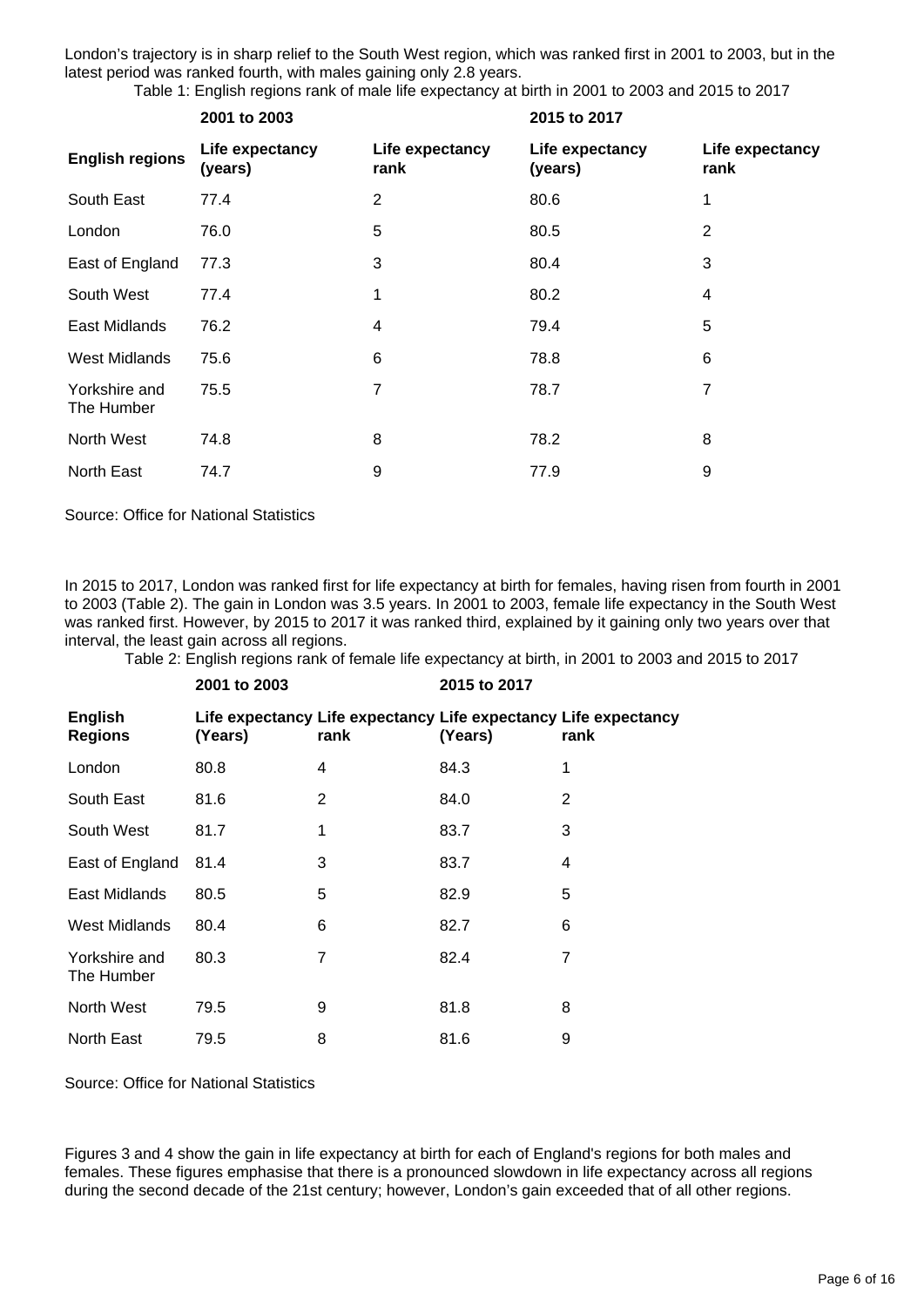Between 2009 to 2011 and 2015 to 2017, male life expectancy at birth increased by 1.3 years in London (Figure 3). West Midlands and North East both recorded the least gain in life expectancy at birth for males, at 0.5 years. In 2015 to 2017, the difference in the gain in life expectancy between London region and West Midlands and North East was 0.8 years.

This indicates that the slowdown in improvement in life expectancy observed nationally in the second decade of the 21st century was less visable in London than elsewhere. This was also reflected at local area level, in that a high proportion of London boroughs had a statistically significant improvement in their life expectancy at birth since 2009 to 2011.

### **Figure 3: The gain in life expectancy at birth for males between 2001 to 2003 and 2008 to 2010 and between 2009 to 2011 and 2015 to 2017**

### **English regions and the UK**

Figure 3: The gain in life expectancy at birth for males between 2001 to 2003 and 2008 to 2010 and between 2009 to 2011 and 2015 to 2017



English regions and the UK

#### **Source: Office for National Statistics**

#### **Notes:**

1. Gain in life expectancy was calculated by subtracting life expectancy at birth from 2008 to 2010 from 2001 to 2003 and 2015 to 2017 from 2009 to 2011.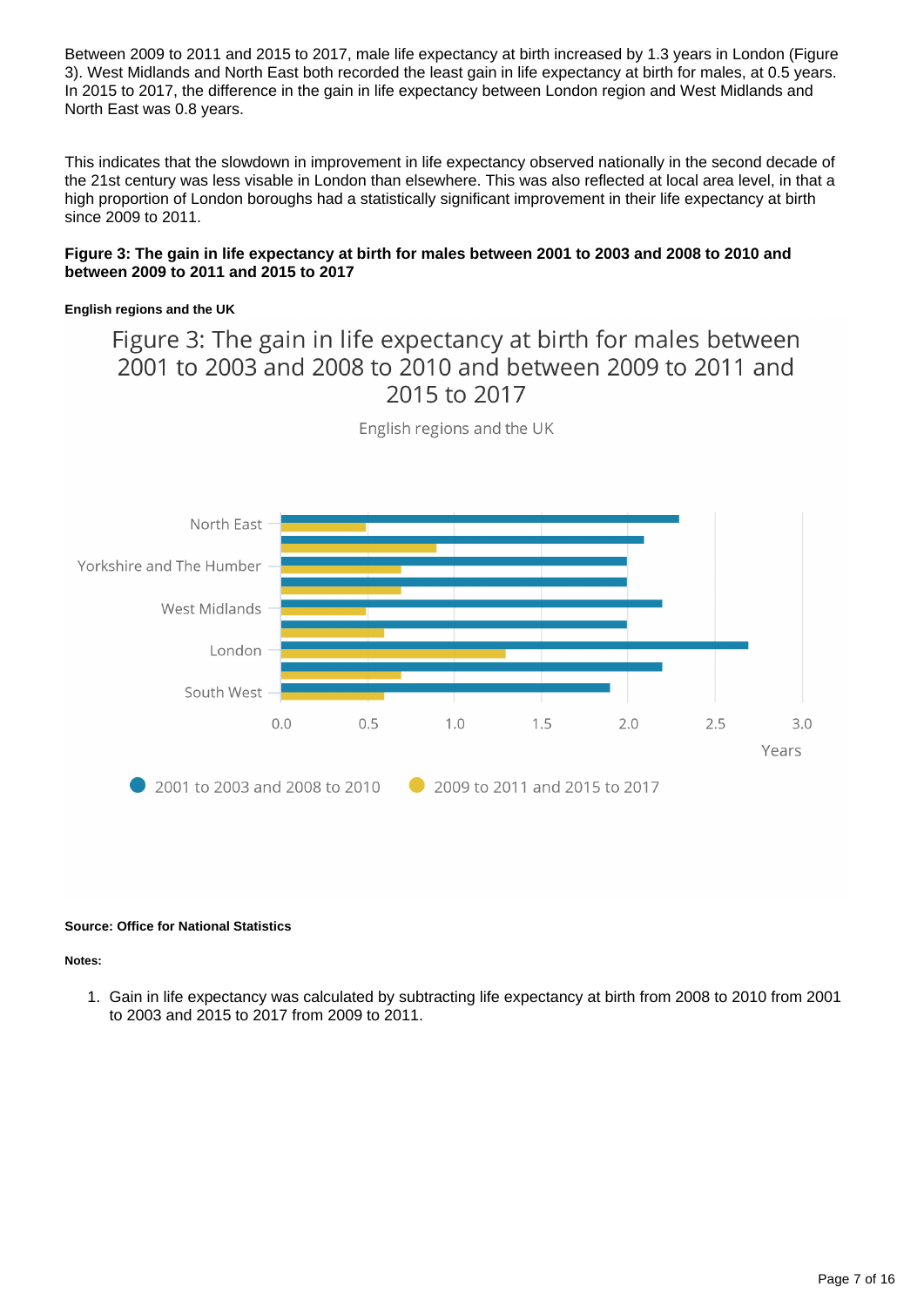For females, the gain in life expectancy at birth across the nine English regions is smaller than observed for males. However, London also showed the highest gain in life expectancy (1.0 years) between 2009 to 2011 and 2015 to 2017. In contrast, the South West and North East both had the lowest gain in life expectancy at birth, gaining only 0.2 years.

### **Figure 4: The gain in life expectancy at birth for females between 2001 to 2003 and 2008 to 2010 and between 2009 to 2011 and 2015 to 2017**

#### **English regions and the UK**

### Figure 4: The gain in life expectancy at birth for females between 2001 to 2003 and 2008 to 2010 and between 2009 to 2011 and 2015 to 2017



English regions and the UK

#### **Source: Office for National Statistics**

#### **Notes:**

1. Gain in life expectancy was calculated by subtracting life expectancy at birth from 2008 to 2010 from 2001 to 2003 and 2015 to 2017 from 2009 to 2011.

## <span id="page-7-0"></span>**6 . Females in the London Borough of Camden expected to live 86.5 years in 2015 to 2017, the highest across all local authority areas in the UK**

In this release, we have used rank ordering to illustrate the change in life expectancies at birth and age 65 years across the local authority areas in the UK. By tracking the local area rank between 2001 to 2003 and 2015 to 2017, users can assess comparative improvement in life expectancy against other areas.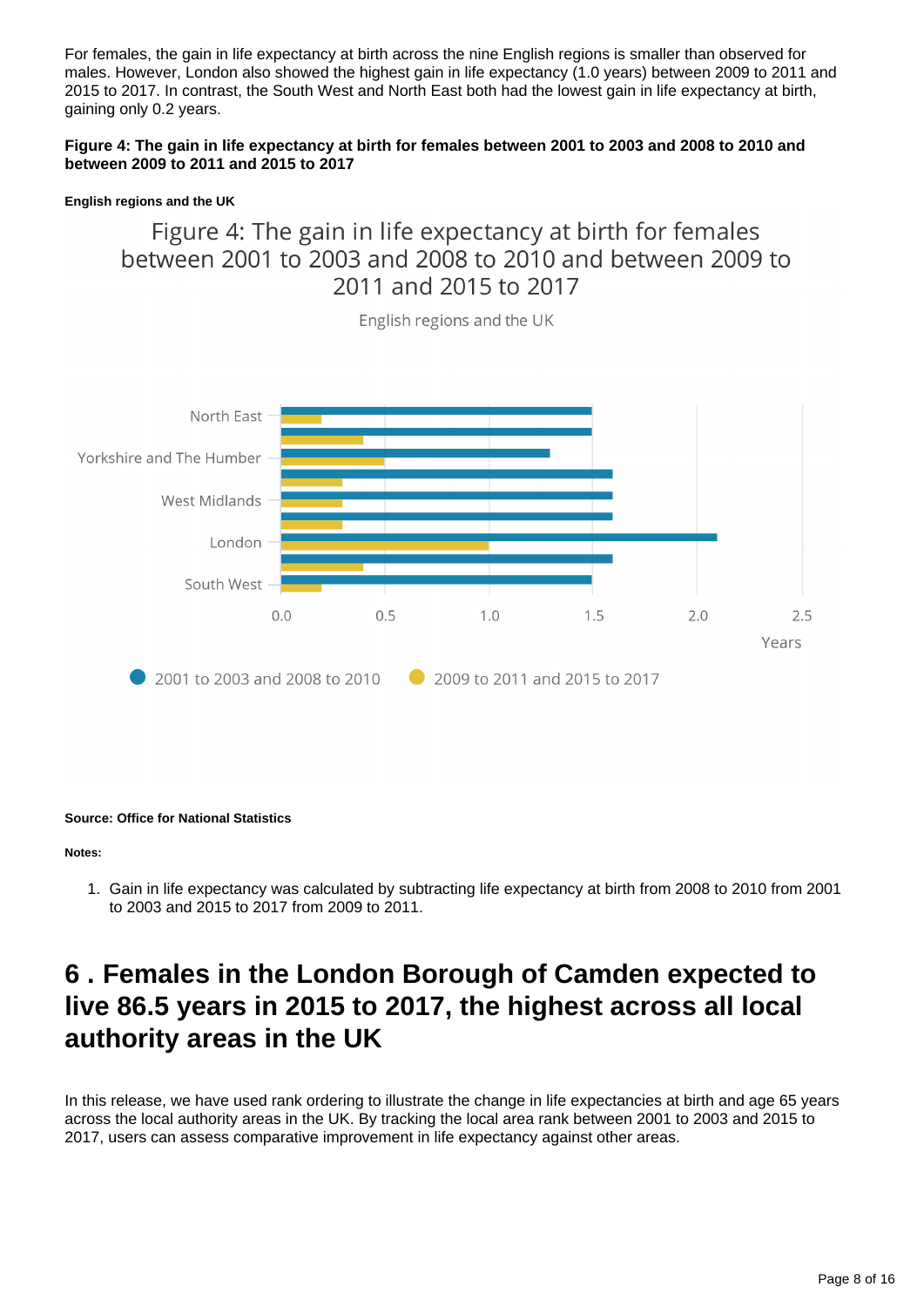A noticeable findings from Figure 5 is that Camden is ranked first again across the UK for female life expectancy at birth. Camden was positioned at 180th, close to the middle of the national ranking, in 2001 to 2003, when life expectancy was 81.0 years. In 2015 to 2017 it is ranked first with a life expectancy at birth rising to 86.5 years.

Female life expectancy in Haringey had the largest positive change in the national ranking of local authority areas. In 2001 to 2003 it was ranked 301st, but by 2015 to 2017 its rank improved to 54th, jumping 247 places.

Norwich saw the largest drop in rank for females between 2001 to 2003 and 2015 to 2017, falling 160 places from 62nd in 2001 to 2003 to 222nd in 2015 to 2017.

For males, the Hampshire district of Hart is ranked first in 2015 to 2017, with life expectancy at birth at 83.3 years. Except for 2007 to 2009, Hart for males has been ranked within the top ten life expectancies at birth across the time series. The largest gain in male life expectancy at birth in the time series was observed in Camden, an increase of 7.6 years.

In 2015 to 2017, Glasgow City was ranked 389th (the lowest rank) for life expectancy at birth for both males and females, with life expectancy at 73.3 years for males and 78.7 years for females. There was therefore a local area gap of 10 years for men between the highest and lowest ranked local area and a gap of 7.8 years for females in 2015 to 2017.

For males, Ceredigion recorded the biggest drop in the national ranking between 2001 to 2003 and 2015 to 2017, declining from 33rd to 195th place.

### **Figure 5: Ranking life expectancy (LE) at birth and at age 65 years by sex across local authorities (LA)**

Table 3 shows the number of local authority areas that have had a statistically significant change in life expectancy at birth between 2012 to 2014 and 2015 to 2017. There are only 12 areas for males and seven areas for females in the UK where life expectancy at birth has statistically significantly increased between 2012 to 2014 and 2015 to 2017. Most of these areas are located in London and the South East region.

There were also four areas for males and two areas for females where life expectancy at birth significantly fell. These were Gloucester, Hartlepool, Norwich and Dundee City for males and for females Blackburn with Darwen and Southend-on-Sea.

Table 3: Number of local areas across UK where changes in life expectancy at birth were statistically significant, between 2012 to 2014 and 2015 to 2017

| <b>Sex</b> | <b>Number of local authority</b><br>areas with significant increase | <b>Number of local authority</b><br>areas with significant decrease |
|------------|---------------------------------------------------------------------|---------------------------------------------------------------------|
| Males      | 12                                                                  | 4                                                                   |
| Females 7  |                                                                     | 2                                                                   |
| Total      | 19                                                                  | 6                                                                   |

Source: Office for National Statistics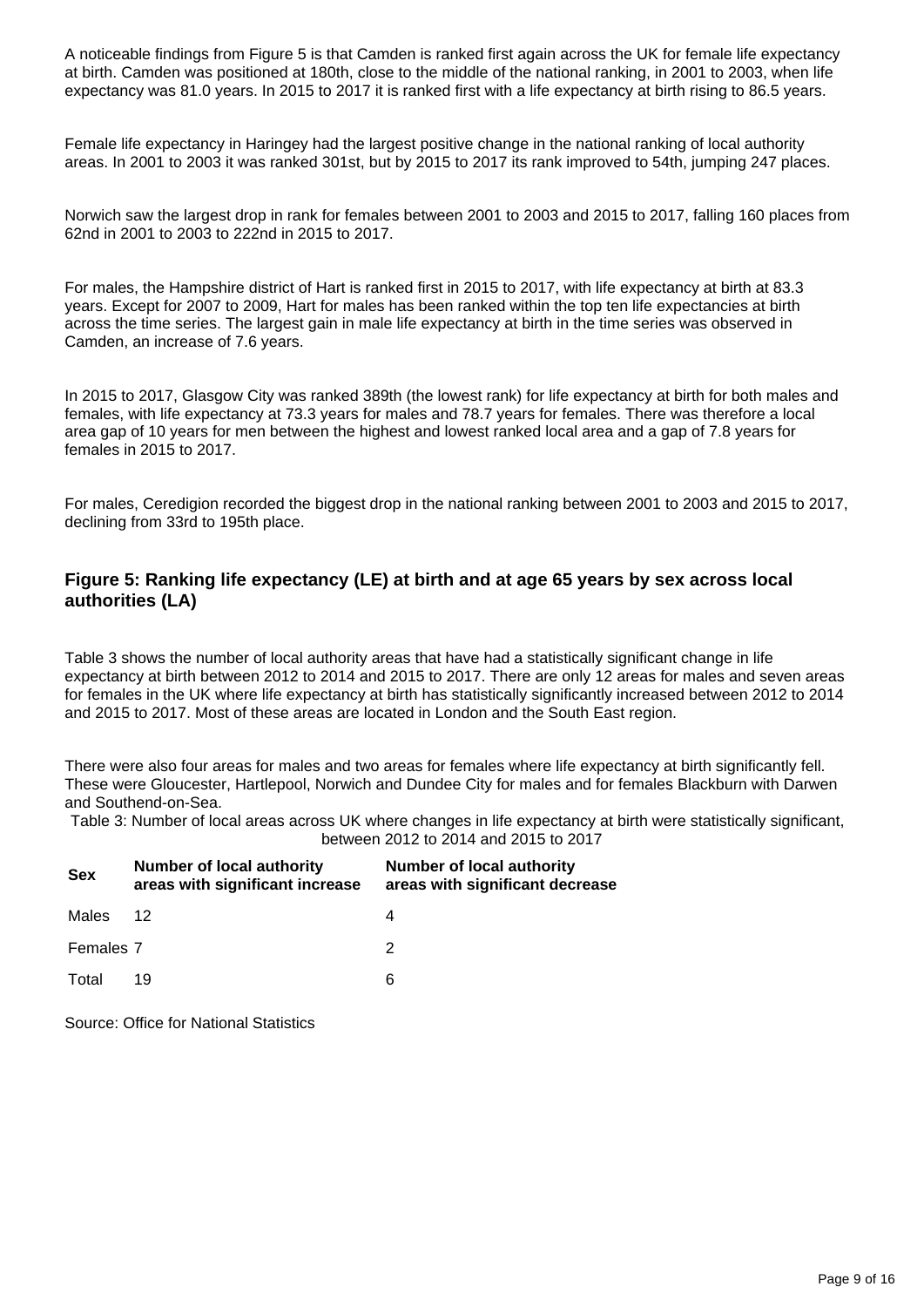## <span id="page-9-0"></span>**7 . Healthy life expectancy fails to keep pace with life expectancy for males and females**

If the UK experienced the same self-reported health and mortality rates that were observed during 2015 to 2017, males could expect to live 63.1 years in good health (79.7% of their life) and females 63.6 years (76.7% of their life).

When compared with the earliest period 2009 to 2011, HLE at birth has increased by 0.4 years for males and reduced by 0.2 years for females in the UK. This has the effect of closing the gender gap in years lived in good health to 0.5 years in 2015 to 2017 from 1.1 years in 2009 to 2011.

For each sex, the years lived in "Not Good" health has increased both in relative and in absolute terms, because life expectancy has risen more quickly than healthy life expectancy. This is consistent with a scenario of increasing prevalence of ill-health in the UK since 2009 to 2011, as the years of life gained were spent in less favourable health states.

The gender gap in years lived in "Not Good" health for females compared with males has increased to 3.2 additional years, because of the coexistence of female healthy life expectancy falling and male healthy life expectancy rising. However, both sexes have seen their years lived in "Not Good" health increase. For males, it increased by 0.3 years, but for females it grew more substantially, by 0.7 years.

### **Figure 6: Healthy life expectancy at birth, years lived in "Not Good" health and the proportion of life spent healthy, by sex**



### **UK, 2009 to 2011 and 2015 to 2017**

**Source: Annual Population Survey, Office for National Statistics**

#### **Notes:**

- 1. Survey respondents who answered their general health as "Very Good" and "Good" were classified as having "Good" health. Those who answered "fair" "bad" and "very bad" were classified as having "Not good" health.
- 2. Figures may not sum because of the rounding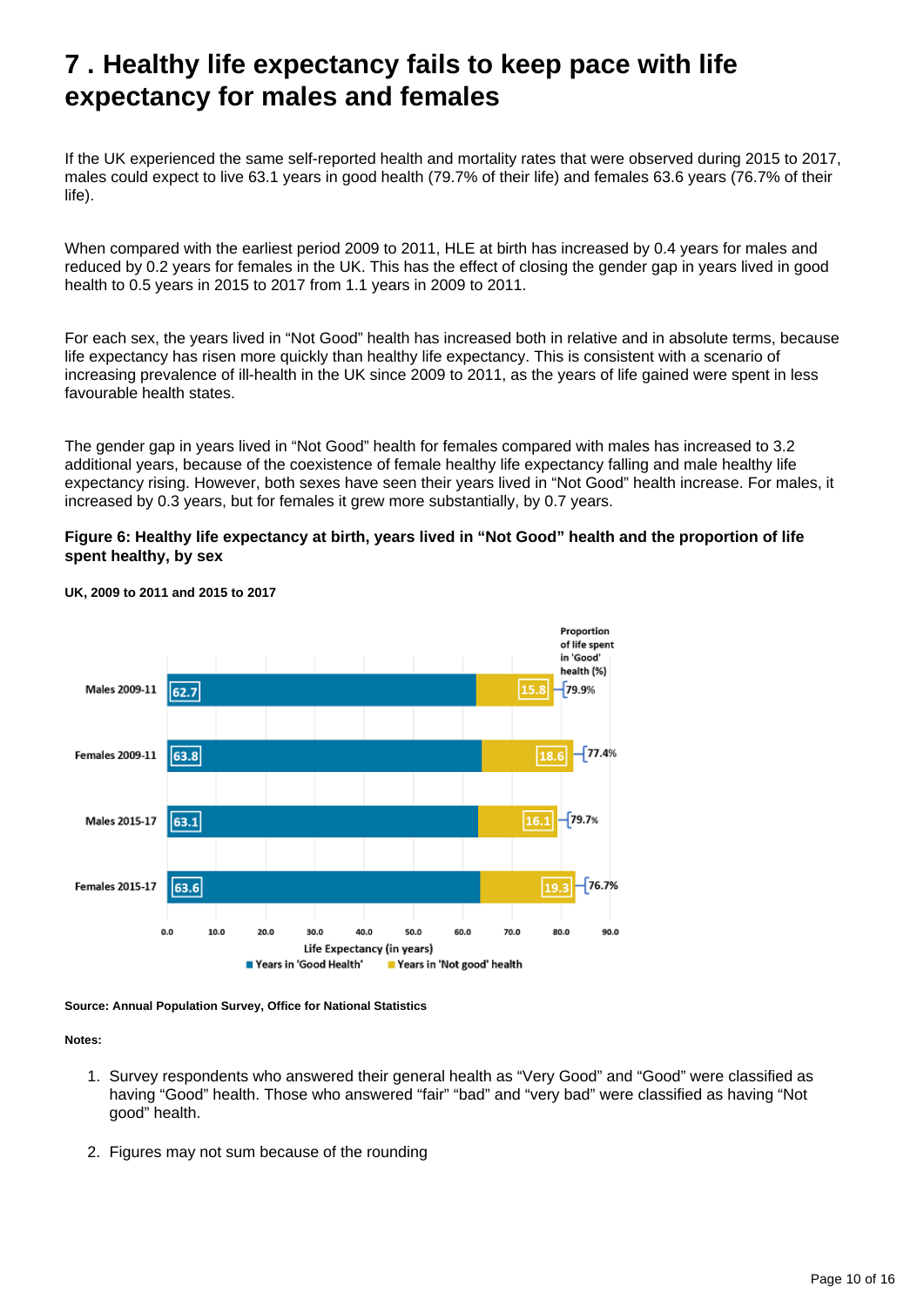Healthy life expectancy (HLE) and disability-free life expectancy (DFLE) across constituent countries in the UK between 2009 to 2011 and 2015 to 2017 can be accessed in the accompanying datasets. The trend in DFLE is not reported on because of changes in the survey questions used to estimate disability in the Annual Population Survey (APS) between 2009 to 2011 and 2015 to 2017.

However, it is important to note that DFLE estimates for the period 2014 to 2016 and 2015 to 2017 are based on the latest harmonised standard questions exclusively for the first time. More information is available in the health state life expectancies **[Quality and Methodology Information report](https://www.ons.gov.uk/peoplepopulationandcommunity/healthandsocialcare/healthandlifeexpectancies/methodologies/healthstatelifeexpectanciesukqmi)**.

## <span id="page-10-0"></span>**8 . People living in Wales spend the lowest proportion of life disability-free**

When looking at disability-free life expectancy (DFLE) at birth for males, disability-free life years were lowest in Wales (59.9 years) and highest in England (63.1 years), with a 3.2-year gap.

If Wales experienced the same self-reported rates of disability and mortality that were observed during 2015 to 2017, males could expect to live 18.4 years with an activity limiting long-term physical or mental health condition, whereas in England it was 16.5 years. Consequently, males in England not only have a longer life than males in Wales, they were also living fewer years with disability and thereby spend a higher proportion of their lives disability-free (Table 4).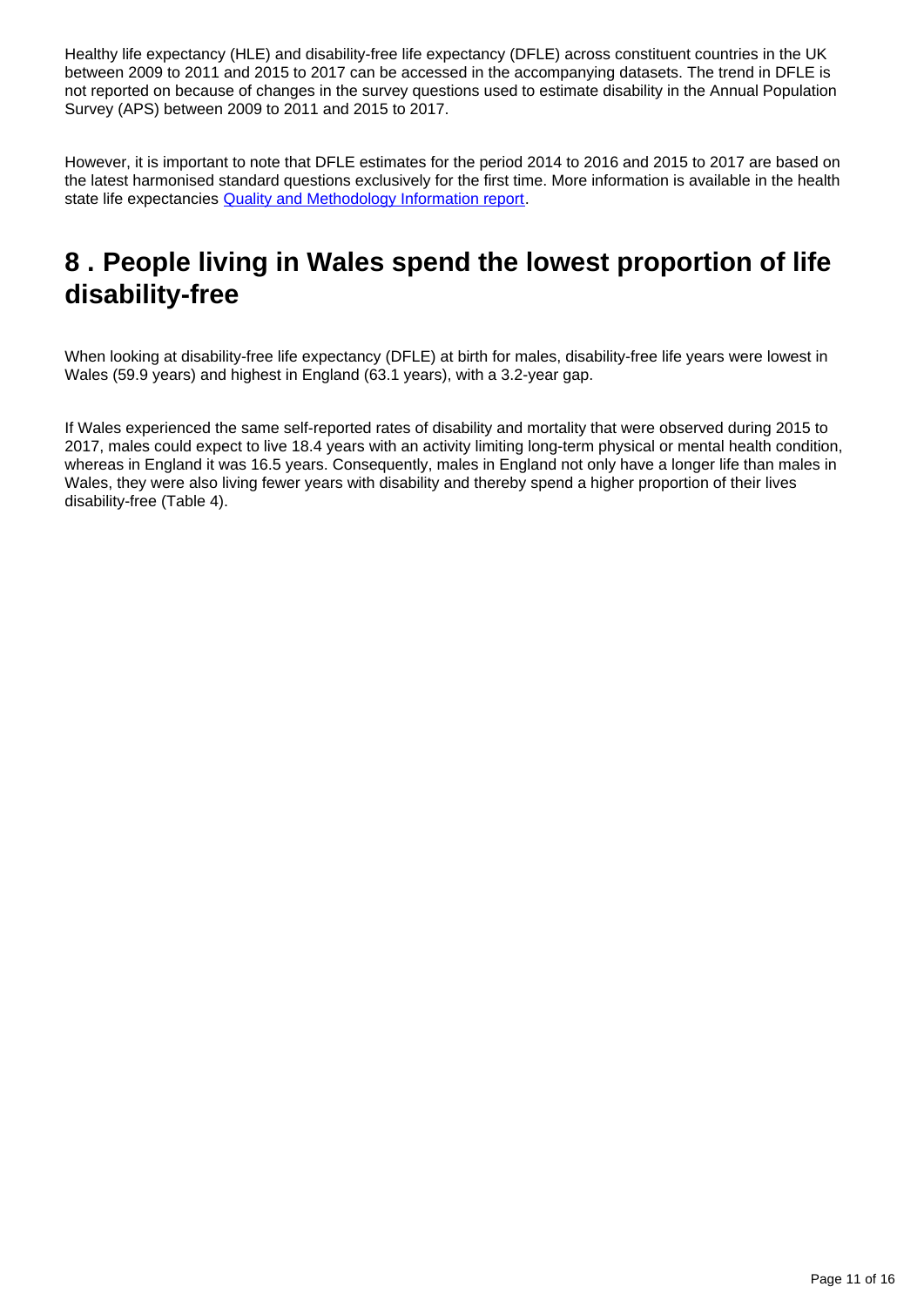DFLE at age 65 years is an important summary measure as it informs fitness for work after the current State Pension age of 65 years. DFLE at age 65 years was highest in England (9.9 years) and lowest in Wales (8.5 years). In both countries men at age 65 years could expect to live a further 8.9 and 9.7 years respectively with an activity limiting long-term physical or mental health condition. Men in all four constituent countries are expected to spend less than half their remaining life disability-free from age 65 years.

Table 4: Health state life expectancy at birth and at age 65 years for males across constituent countries in the UK, 2015 to 2017

|                       | Life<br>(years) | (years) | <b>Healthy life Years in 'Not</b><br>expectancy expectancy good' health<br>(years) | <b>Proportion</b><br>of life<br>expectancy<br>(%) | Disability-free Years with<br>life expectancy disability<br>(years) | (years) | Proportion<br>of life<br>expectancy<br>$(\%)$ |
|-----------------------|-----------------|---------|------------------------------------------------------------------------------------|---------------------------------------------------|---------------------------------------------------------------------|---------|-----------------------------------------------|
| At birth              |                 |         |                                                                                    |                                                   |                                                                     |         |                                               |
| England               | 79.6            | 63.4    | 16.2                                                                               | 79.7                                              | 63.1                                                                | 16.5    | 79.3                                          |
| Wales                 | 78.3            | 61.4    | 16.9                                                                               | 78.4                                              | 59.9                                                                | 18.4    | 76.4                                          |
| Scotland              | 77.0            | 62.3    | 14.7                                                                               | 80.9                                              | 61.4                                                                | 15.6    | 79.8                                          |
| Northern Ireland 78.5 |                 | 61.2    | 17.3                                                                               | 77.9                                              | 61.1                                                                | 17.4    | 77.8                                          |
| United Kingdom 79.2   |                 | 63.1    | 16.1                                                                               | 79.7                                              | 62.7                                                                | 16.5    | 79.2                                          |
| At age 65             |                 |         |                                                                                    |                                                   |                                                                     |         |                                               |
| England               | 18.8            | 10.4    | 8.3                                                                                | 55.6                                              | 9.9                                                                 | 8.9     | 52.7                                          |
| Wales                 | 18.2            | 9.6     | 8.6                                                                                | 52.9                                              | 8.5                                                                 | 9.7     | 46.5                                          |
| Scotland              | 17.4            | 10.0    | 7.5                                                                                | 57.2                                              | 9.4                                                                 | 8.0     | 54.1                                          |
| Northern Ireland 18.2 |                 | 10.1    | 8.2                                                                                | 55.2                                              | 9.5                                                                 | 8.7     | 52.4                                          |
| United Kingdom 18.6   |                 | 10.3    | 8.2                                                                                | 55.6                                              | 9.8                                                                 | 8.8     | 52.5                                          |

Source: Office for National Statistics

### **Notes**

1. Figures may not sum because of the rounding. **[Back to table](#page-0-0)** 

When looking at DFLE at birth for females, disability-free life years were lowest in Wales (59.5 years) and highest in England (62.2 years), with a 2.7 year gap. Females in Wales were expected to live 22.8 years with a limiting long-term physical or mental health condition, whereas in England it was 21.0 years. Consequently, females in England have a longer life than females in Wales and spend a higher proportion of their lives disability-free (Table 5).

At birth, females across all countries spend a smaller proportion of their lives disability-free than in good health, and also a smaller proportion than males.

For women at age 65 years, DFLE was highest in England (9.8 years) and lowest in Wales (8.7 years). In Scotland, women at age 65 years can expect to live 10.0 years with a limiting long-term physical or mental health condition, whereas in Wales, it was 11.8 years. Women in Wales at age 65 years could expect to spend only 42.5% of their remaining life disability-free. However, across all constituent countries, females at age 65 years spend less than half their remaining years disability-free.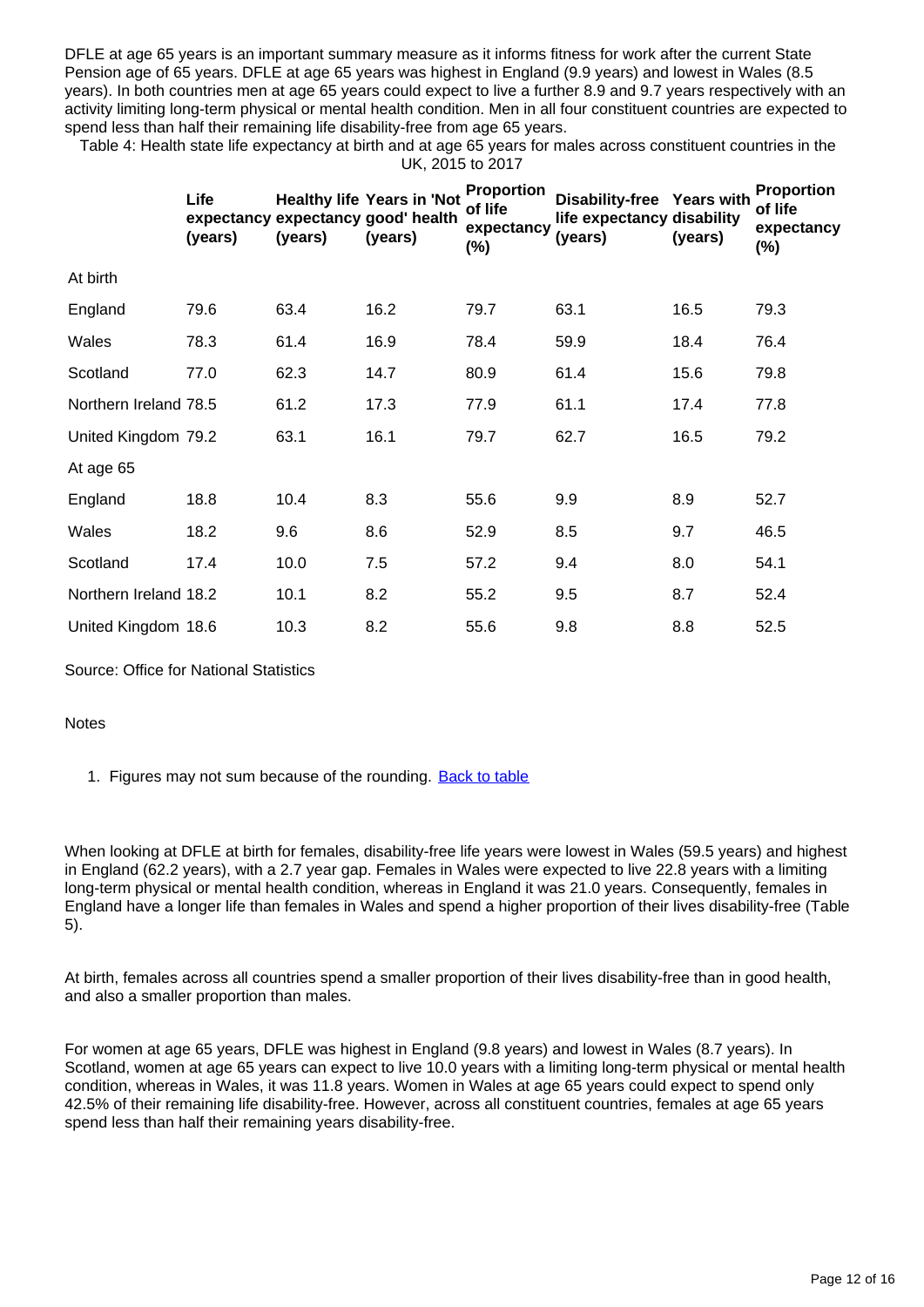Females born in England in 2015 to 2017, are expected to live 1.2 more years in good health and 1.0 more years in "Not Good" health compared to females born in Scotland. Females and males living in Scotland spend the highest proportion of life in "Good" health, despite having the lowest life expectancy.

Table 5: Health state life expectancy at birth and at age 65 for females across constituent countries in the UK, 2015 to 2017

|                       | Life<br>(years) | (years) | <b>Healthy life Years in 'Not</b><br>expectancy expectancy good' health<br>(years) | <b>Proportion</b><br>of life<br>expectancy<br>(%) | Disability-free Years with<br>life expectancy disability<br>(years) | (years) | Proportion<br>of life<br>expectancy<br>$(\%)$ |
|-----------------------|-----------------|---------|------------------------------------------------------------------------------------|---------------------------------------------------|---------------------------------------------------------------------|---------|-----------------------------------------------|
| At birth              |                 |         |                                                                                    |                                                   |                                                                     |         |                                               |
| England               | 83.1            | 63.8    | 19.4                                                                               | 76.7                                              | 62.2                                                                | 21.0    | 74.8                                          |
| Wales                 | 82.2            | 62.0    | 20.2                                                                               | 75.4                                              | 59.5                                                                | 22.8    | 72.3                                          |
| Scotland              | 81.1            | 62.6    | 18.4                                                                               | 77.3                                              | 61.2                                                                | 19.8    | 75.5                                          |
| Northern Ireland 82.3 |                 | 62.8    | 19.5                                                                               | 76.3                                              | 61.7                                                                | 20.7    | 74.9                                          |
| United Kingdom 82.9   |                 | 63.6    | 19.3                                                                               | 76.7                                              | 61.9                                                                | 20.9    | 74.7                                          |
| At age 65             |                 |         |                                                                                    |                                                   |                                                                     |         |                                               |
| England               | 21.1            | 10.9    | 10.2                                                                               | 51.7                                              | 9.8                                                                 | 11.3    | 46.6                                          |
| Wales                 | 20.5            | 10.3    | 10.2                                                                               | 50.1                                              | 8.7                                                                 | 11.8    | 42.5                                          |
| Scotland              | 19.7            | 10.7    | 9.0                                                                                | 54.4                                              | 9.7                                                                 | 10.0    | 49.0                                          |
| Northern Ireland 20.6 |                 | 10.7    | 9.9                                                                                | 52.0                                              | 9.4                                                                 | 11.2    | 45.8                                          |
| United Kingdom 20.9   |                 | 10.9    | 10.1                                                                               | 51.9                                              | 9.7                                                                 | 11.2    | 46.5                                          |

Source: Office for National Statistics

#### **Notes**

1. 1. Figures may not sum because of the rounding. **[Back to table](#page-0-0)** 

### <span id="page-12-0"></span>**9 . Healthy life expectancy at birth showed a gap of 21.5 years across the UK local authority areas**

Figure 7 shows the local area gap in years lived in good health across the UK in 2015 to 2017. Healthy life expectancy (HLE) at birth across the UK differs by 21.5 years for females and 15.8 years for males.

When comparing local areas within the constituent countries, the biggest disparity in HLE at birth can be seen in England, at 18.1 years for females and 15.2 years for males. Northern Ireland has the least disparity in HLE, with with males and females showing a difference of 9.5 years.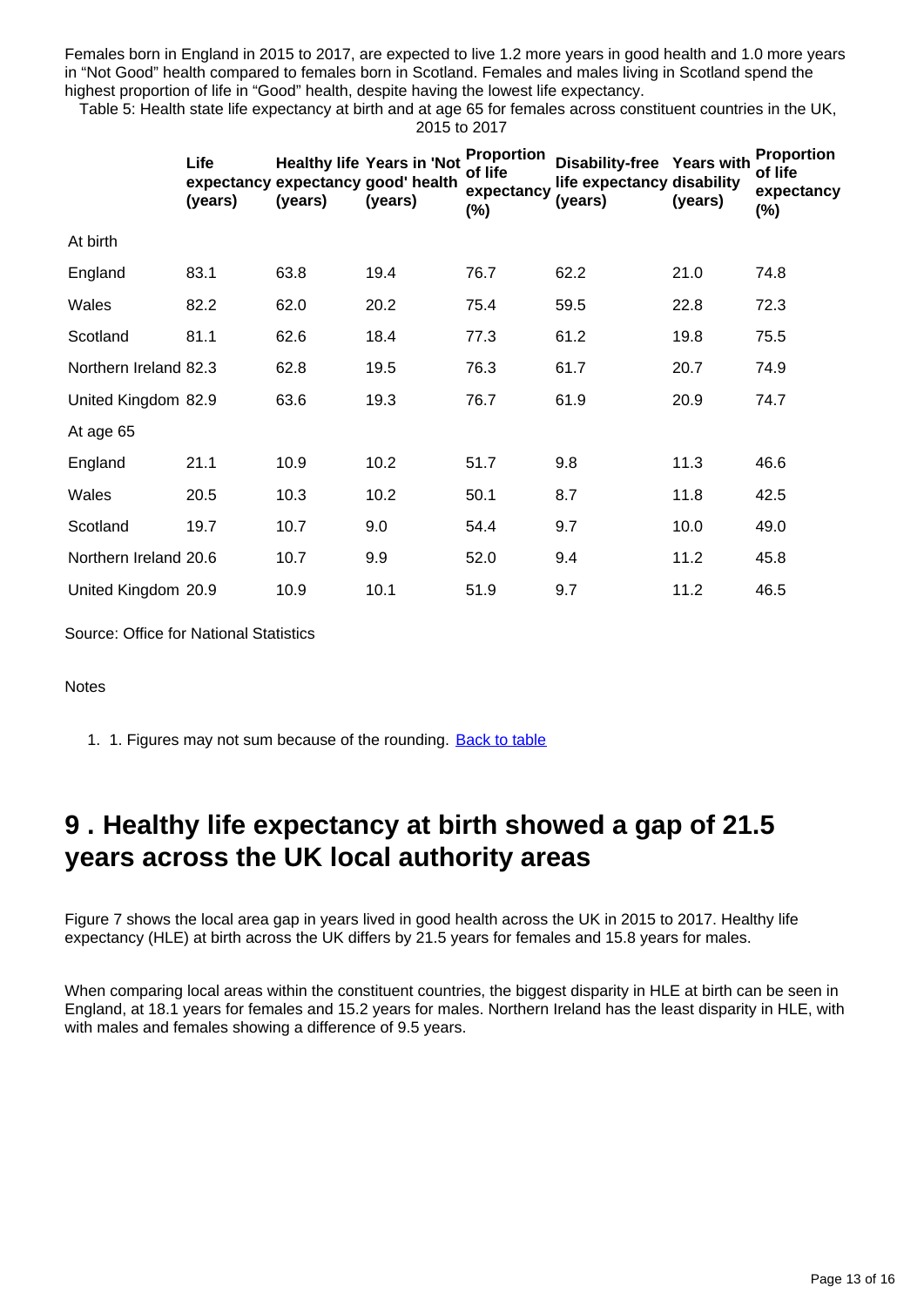Across the UK in 2015 to 2017, HLE at birth was highest in Rutland, Wokingham and Sutton for males (69.8 years) and the Orkney Islands for females (75.0 years). The lowest HLE was observed in Blaenau Gwent in Wales for males (54.1 years) and in Nottingham for females (53.5 years). The gap in HLE between local areas stands at 21.5 years for females and 15.8 years for males.

### **Figure 7: Local area gap in healthy life expectancy (HLE) at birth for males and females by constituent countries and the UK**

Figure 7: Local area gap in healthy life expectancy (HLE) at birth for males and females by constituent countries and the UK



#### **Source: Office for National Statistics**

#### **Notes:**

Notes: 1. These figures have been calculated by taking the local authority with the lowest HLE and subtracting it from the local authority with the highest HLE from birth by sex for each nation country. 2. Local authority areas are 150 upper tier local authorities (UTLAs) in England, 22 unitary authorities in Wales, 32 council areas in Scotland and 11 local government districts in Northern Ireland. 3. The Isles of Scilly and City of London are excluded because of small populations. 4. Areas with small populations, such as Orkney Islands, tend to have a wider confidence interval than areas with larger populations such as Essex.

## <span id="page-13-0"></span>**10 . Local area gap in years lived in good health exceeds 10 years among those aged 65 years in the UK**

Figure 8 shows that the local area gap in healthy life expectancy at age 65 across local authorities in the UK differs by 11.0 years for women and 9.5 years for men.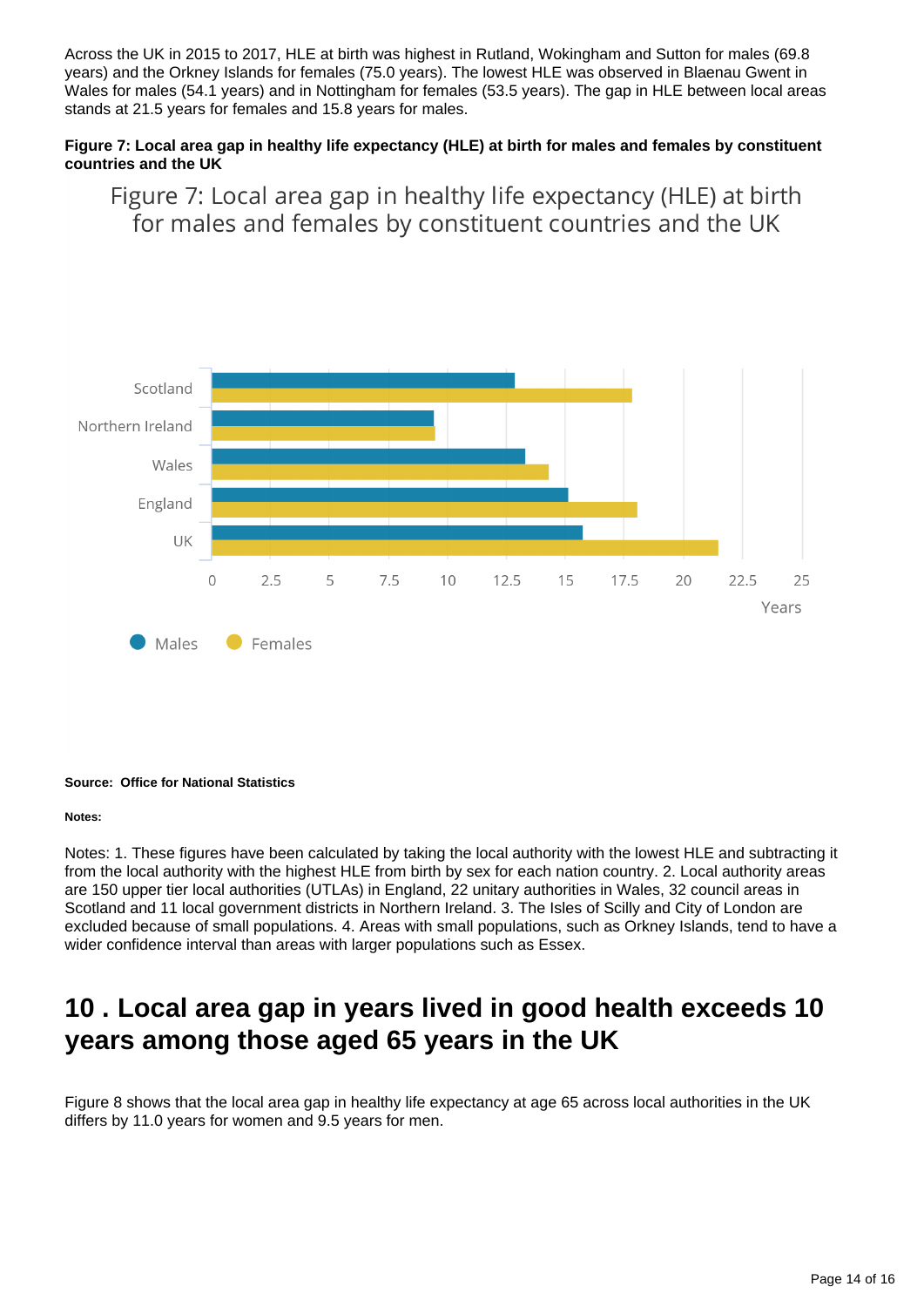Furthermore, of the four devolved nations, the biggest disparity in healthy life expectancy at age 65 years can be seen in England where females differ by 11.0 years and males differ by 9.4 years. Wales had the least disparity in healthy life expectancy for females showing a difference of 5.8 years and Scotland had the least for males, at 5.7 years.

Across the UK in 2015 to 2017, healthy life expectancy (HLE) at age 65 years was highest in Sutton for males (15.7 years) and Southwark for females (17.8 years). The lowest HLE was observed in Merthyr Tydfil in Wales for males (6.1 years) and in Nottingham for females (6.8 years). The gap in HLE between local authority areas stood at 11 years for females and 9.5 years for males.

### **Figure 8: Local area gap in healthy life expectancy (HLE) at age 65 years for males and females by constituent countries and the UK**

Figure 8: Local area gap in healthy life expectancy (HLE) at age 65 years for males and females by constituent countries and the UK



#### **Source: Office for National Statistics**

#### **Notes:**

- 1. These figures have been calculated by taking the local authority with the lowest HLE and subtracting it from the local authority with the highest HLE from age 65 years by sex for each nation.
- 2. Local authority areas are 150 upper tier local authorities (UTLAs) in England, 22 unitary authorities in Wales, 32 council areas in Scotland and 11 local government districts in Northern Ireland.
- 3. The Isles of Scilly and City of London are excluded because of small populations.
- 4. Areas with small populations, such as Orkney Islands, tend to have a wider confidence interval than areas with larger populations such as Essex.

### **Figure 9: Healthy life expectancy at birth and age 65 by sex, England, 2009 to 2011 and 2015 to 2017**